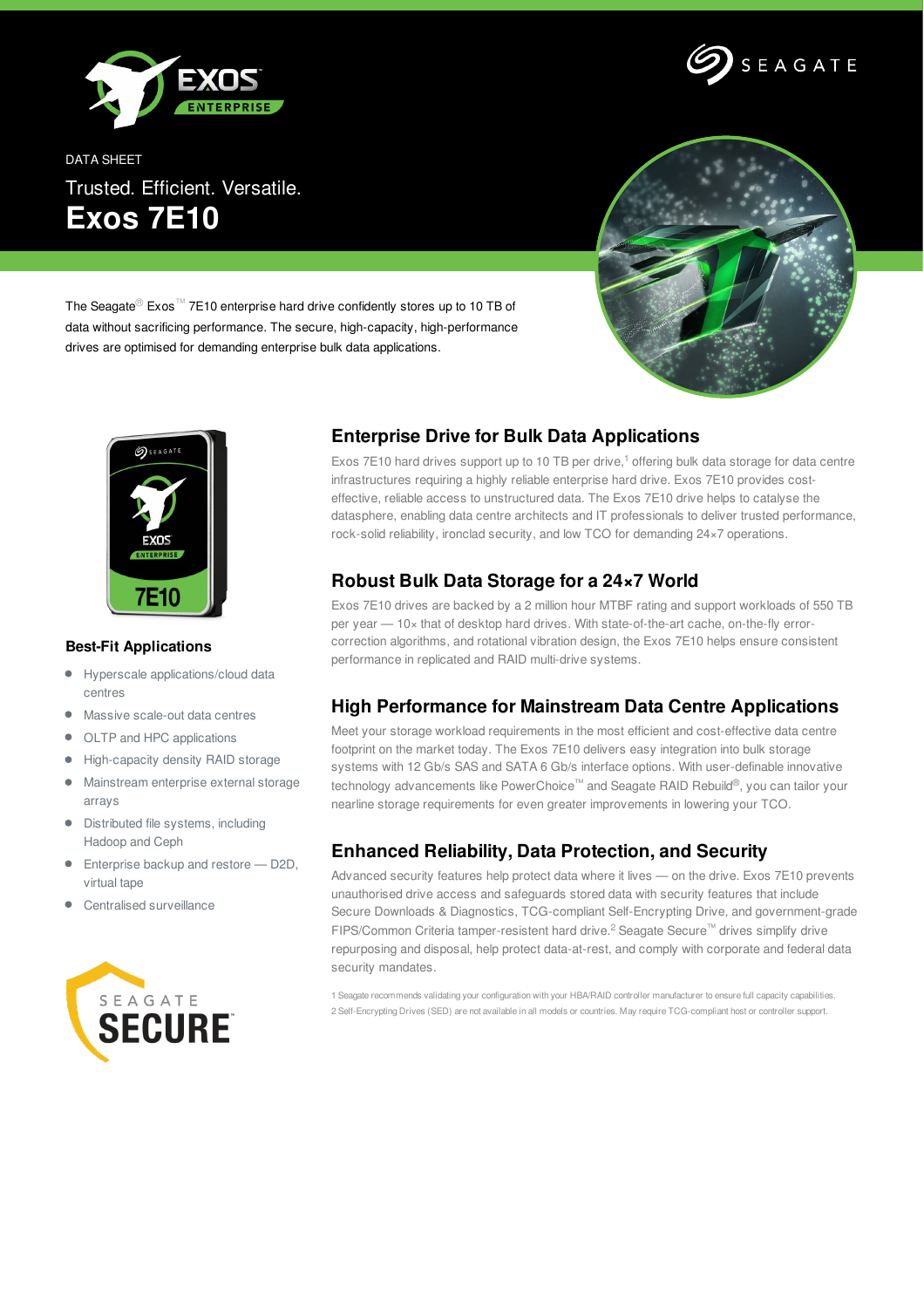



| Specifications                                                        |                          | 512n SATA                |                          |
|-----------------------------------------------------------------------|--------------------------|--------------------------|--------------------------|
| Capacity                                                              | 6TB                      | 4TB                      | 2TB                      |
| Standard                                                              | ST6000NM000B             | ST4000NM000B             | ST2000NM000B             |
| PowerBalance™ Model **                                                | $\overline{\phantom{0}}$ |                          |                          |
| Seagate Secure <sup>™</sup> SED Model <sup>1 **</sup>                 |                          | ST4000NM006B             | ST2000NM006B             |
| Seagate Secure SED-FIPS 140-3 Model <sup>1 **</sup>                   | $\overline{\phantom{0}}$ | ST4000NM012B             |                          |
| **not all models will be generally offered as standard configurations | $\qquad \qquad -$        | $\overline{\phantom{0}}$ |                          |
| Features                                                              |                          |                          |                          |
| Protection Information (T10 DIF)                                      | $\overline{\phantom{m}}$ | $\qquad \qquad -$        | $\overline{\phantom{m}}$ |
| SuperParity                                                           | Yes                      | Yes                      | Yes                      |
| Low Halogen                                                           | Yes                      | Yes                      | Yes                      |
| PowerChoice Technology                                                | Yes                      | Yes                      | Yes                      |
| PowerBalance Technology                                               | Yes                      | Yes                      | Yes                      |
| Cache, Multi-segmented (MB)                                           | 256                      | 256                      | 256                      |
| Advanced Write Caching (8M internal NOR flash)                        | Yes                      | Yes                      | Yes                      |
| Reliability/Data Integrity                                            |                          |                          |                          |
| Vibration, Non-operating: 10 Hz to 500 Hz (Grms)                      | 5                        | 5                        | 5                        |
| Mean Time Between Failures (MTBF, hours)                              | 2,000,000                | 2,000,000                | 2,000,000                |
| Reliability Rating @ Full 24×7 Operation (AFR)                        | 0.44%                    | 0.44%                    | 0.44%                    |
| Non-recoverable Read Errors per Bits Read                             | 1 sector per 10E15       | 1 sector per 10E15       | 1 sector per 10E15       |
| Power-On Hours per Year                                               | 8,760                    | 8,760                    | 8,760                    |
| <b>Bytes per Sector</b>                                               | 512                      | 512                      | 512                      |
| Warranty, Limited (years)                                             | 5                        | 5                        | 5                        |
| Performance                                                           |                          |                          |                          |
| Spindle Speed (RPM)                                                   | 7,200                    | 7,200                    | 7,200                    |
| Interface Access Speed (Gb/s)                                         | 6.0, 3.0, 1.5            | 6.0, 3.0, 1.5            | 6.0, 3.0, 1.5            |
| Max. Sustained Transfer Rate OD                                       | 215MB/s                  | 215MB/s                  | 215MB/s                  |
| Average Latency (ms)                                                  | 4.16                     | 4.16                     | 4.16                     |
| Interface Ports                                                       | Single                   | Single                   | Single                   |
| Rotational Vibration @ 1,500 Hz (rad/s <sup>2</sup> )                 | 12.5                     | 12.5                     | 12.5                     |
| Power Consumption                                                     |                          |                          |                          |
| Idle Power, Average (W)                                               | 7.06                     | 6.04                     | 5.16                     |
| Typical Operating, Random Read (W)                                    | 11.03                    | 10.32                    | 9.4                      |
| Power Supply Requirements                                             | $+12$ V and $+5$ V       | $+12$ V and $+5$ V       | $+12$ V and $+5$ V       |
| Environmental                                                         |                          |                          |                          |
| Temperature, Operating (°C) Drive Reported                            | $5 \sim 60$              | $5 \sim 60$              | $5~\sim~60$              |
| Shock, Operating 2 ms Read/Write (Gs)                                 | 70/40 Gs                 | 70/40 Gs                 | 70/40 Gs                 |
| Shock, Non-operating, (1 ms/2 ms) (Gs)                                | 150/300                  | 150/300                  | 150/300                  |
| Physical                                                              |                          |                          |                          |
| Height (in/mm, max) <sup>2</sup>                                      | 1.028 in/26.11 mm        | 1.028 in/26.11 mm        | 1.028 in/26.11 mm        |
| Width (in/mm, max) <sup>2</sup>                                       | 4.01 in/101.85 mm        | 4.01 in/101.85 mm        | 4.01 in/101.85 mm        |
| Depth (in/mm, max) <sup>2</sup>                                       | 5.787 in/147 mm          | 5.787 in/147 mm          | 5.787 in/147 mm          |
| Weight (lb/g)                                                         | 716 g/1.58 lb            | 650 g/1.43 lb            | 620 g/1.37 lb            |
| Carton Unit Quantity                                                  | 20                       | 20                       | 20                       |
| Cartons per Pallet / Cartons per Layer                                | 40/8                     | 40/8                     | 40/8                     |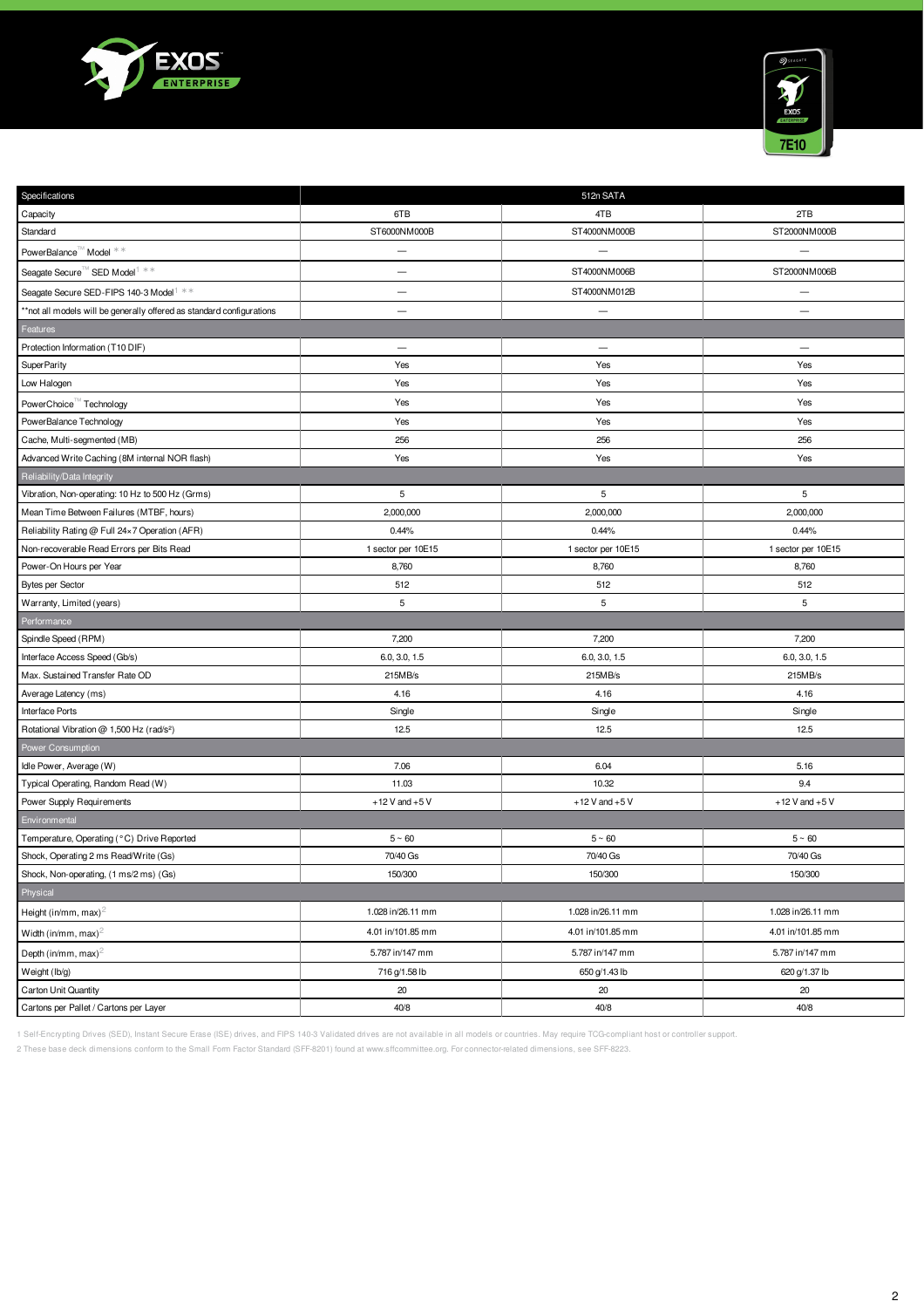



| Specifications                                                        |                          | 512n SAS           |                          |
|-----------------------------------------------------------------------|--------------------------|--------------------|--------------------------|
| Capacity                                                              | 6TB                      | 4TB                | 2TB                      |
| Standard                                                              | ST6000NM001B             | ST4000NM001B       | ST2000NM001B             |
| PowerBalance™ Model **                                                | $\overline{\phantom{0}}$ |                    |                          |
| Seagate Secure <sup>™</sup> SED Model <sup>1</sup> **                 | —                        | ST4000NM007B       | ST2000NM007B             |
| Seagate Secure SED-FIPS 140-3 Model <sup>1 **</sup>                   | $\qquad \qquad -$        | ST4000NM013B       | $\overline{\phantom{m}}$ |
| **not all models will be generally offered as standard configurations | $\qquad \qquad -$        |                    |                          |
| Features                                                              |                          |                    |                          |
| Protection Information (T10 DIF)                                      | Yes                      | Yes                | Yes                      |
| SuperParity                                                           | Yes                      | Yes                | Yes                      |
| Low Halogen                                                           | Yes                      | Yes                | Yes                      |
| PowerChoice <sup>™</sup> Technology                                   | Yes                      | Yes                | Yes                      |
| PowerBalance Technology                                               | Yes                      | Yes                | Yes                      |
| Cache, Multi-segmented (MB)                                           | 256                      | 256                | 256                      |
| Advanced Write Caching (8M internal NOR flash)                        | Yes                      | Yes                | Yes                      |
| Reliability/Data Integrity                                            |                          |                    |                          |
| Vibration, Non-operating: 10 Hz to 500 Hz (Grms)                      | 2.27                     | 2.27               | 2.27                     |
| Mean Time Between Failures (MTBF, hours)                              | 2,000,000                | 2,000,000          | 2,000,000                |
| Reliability Rating @ Full 24×7 Operation (AFR)                        | 0.44%                    | 0.44%              | 0.44%                    |
| Non-recoverable Read Errors per Bits Read                             | 1 sector per 10E15       | 1 sector per 10E15 | 1 sector per 10E15       |
| Power-On Hours per Year                                               | 8,760                    | 8,760              | 8,760                    |
| <b>Bytes per Sector</b>                                               | 512                      | 512                | 512                      |
| Warranty, Limited (years)                                             | $\,$ 5 $\,$              | 5                  | 5                        |
| Performance                                                           |                          |                    |                          |
| Spindle Speed (RPM)                                                   | 7,200                    | 7,200              | 7,200                    |
| Interface Access Speed (Gb/s)                                         | 12.0, 6.0, 3.0           | 12.0, 6.0, 3.0     | 12.0, 6.0, 3.0           |
| Max. Sustained Transfer Rate OD                                       | 236MB/s                  | 236MB/s            | 236MB/s                  |
| Average Latency (ms)                                                  | 4.16                     | 4.16               | 4.16                     |
| Interface Ports                                                       | Dual                     | Dual               | Dual                     |
| Rotational Vibration @ 1,500 Hz (rad/s <sup>2</sup> )                 | 12.5                     | 12.5               | 12.5                     |
| Power Consumption                                                     |                          |                    |                          |
| Idle Power, Average (W)                                               | 7.24                     | 6.59               | 5.9                      |
| Typical Operating, Random Read (W)                                    | 11.34                    | 10.8               | 10.3                     |
| Power Supply Requirements                                             | $+12$ V and $+5$ V       | $+12$ V and $+5$ V | $+12$ V and $+5$ V       |
| Environmental                                                         |                          |                    |                          |
| Temperature, Operating (°C) Drive Reported                            | $5 \sim 60$              | $5 \sim 60$        | $5~\sim~60$              |
| Shock, Operating 2 ms Read/Write (Gs)                                 |                          |                    |                          |
| Shock, Non-operating, (1 ms/2 ms) (Gs)                                | 70/40 Gs                 | 70/40 Gs           | 70/40 Gs                 |
|                                                                       | 150/300                  | 150/300            | 150/300                  |
| Physical                                                              |                          |                    |                          |
|                                                                       | 1.028 in/26.11 mm        | 1.028 in/26.11 mm  | 1.028 in/26.11 mm        |
| Width (in/mm, max) <sup>2</sup>                                       | 4.01 in/101.85 mm        | 4.01 in/101.85 mm  | 4.01 in/101.85 mm        |
| Height (in/mm, max) <sup>2</sup><br>Depth (in/mm, max) <sup>2</sup>   | 5.787 in/147 mm          | 5.787 in/147 mm    | 5.787 in/147 mm          |
| Weight (lb/g)                                                         | 716 g/1.58 lb            | 620 g/1.37 lb      | 620 g/1.37 lb            |
| Carton Unit Quantity                                                  | 20                       | 20                 | 20                       |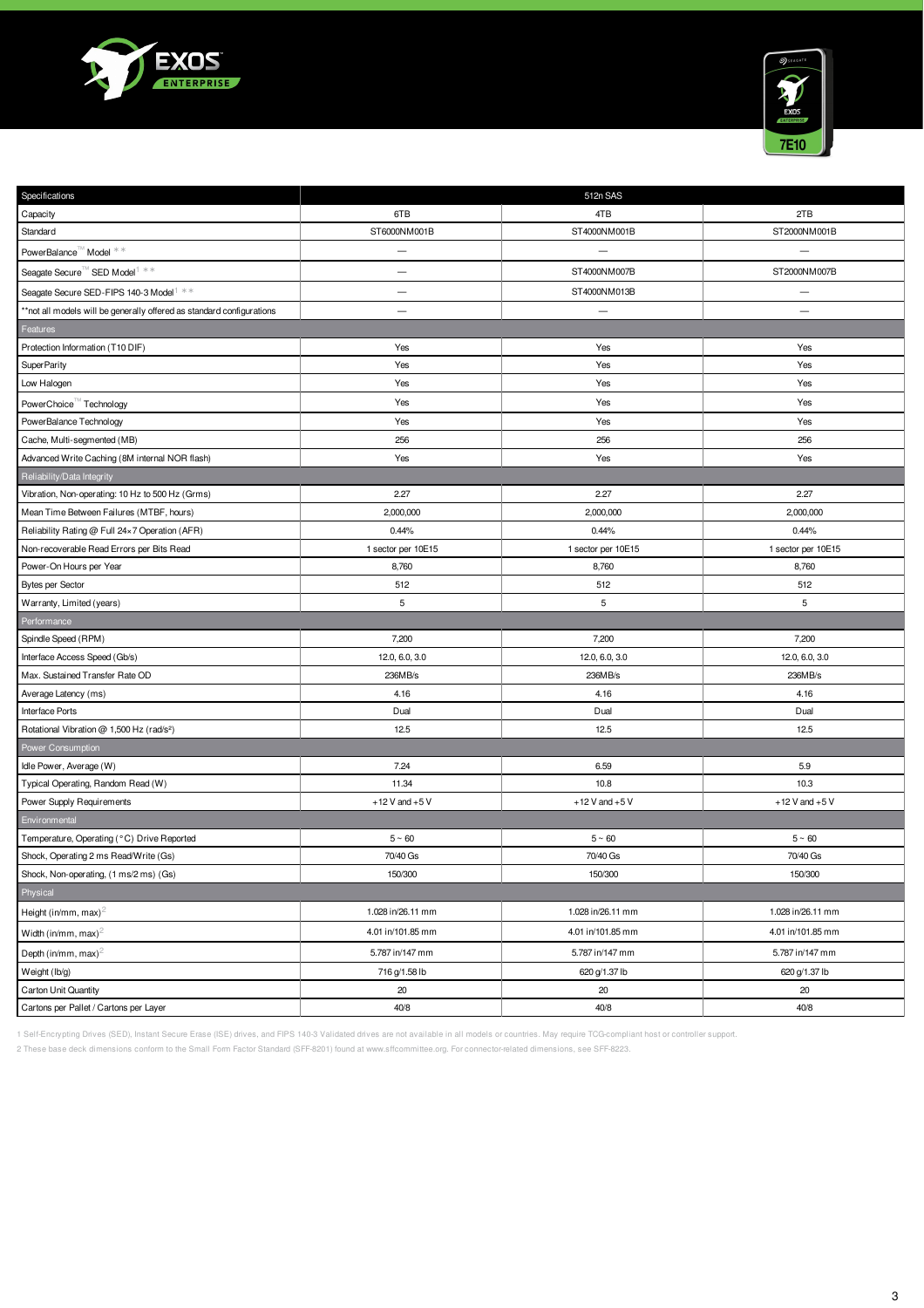



| Specifications                                                       |                          |                          | 512e/4KN (FastFormat™) SATA |                          |                          |
|----------------------------------------------------------------------|--------------------------|--------------------------|-----------------------------|--------------------------|--------------------------|
| Capacity                                                             | 10TB                     | 8TB                      | 6TB                         | 4TB                      | 2TB                      |
| Standard                                                             | ST10000NM017B            | ST8000NM017B             | ST6000NM019B                | ST4000NM024B             | ST2000NM017B             |
| PowerBalance™ Model **                                               | ST10000NM025B            | ST8000NM025B             | ST6000NM027B                |                          |                          |
| Seagate Secure <sup>™</sup> SED Model <sup>1</sup> **                | ST10000NM019B            | ST8000NM019B             | ST6000NM021B                | ST4000NM026B             | ST2000NM019B             |
| Seagate Secure SED-FIPS 140-3 Model <sup>1 **</sup>                  | ST10000NM021B            | ST8000NM021B             | ST6000NM023B                | ST4000NM028B             |                          |
| *not all models will be generally offered as standard configurations |                          |                          |                             |                          |                          |
| Features                                                             |                          |                          |                             |                          |                          |
| Protection Information (T10 DIF)                                     | $\overline{\phantom{0}}$ | $\overline{\phantom{m}}$ | $\overline{\phantom{0}}$    | $\overline{\phantom{0}}$ | $\overline{\phantom{0}}$ |
| SuperParity                                                          | Yes                      | Yes                      | Yes                         | Yes                      | Yes                      |
| Low Halogen                                                          | Yes                      | Yes                      | Yes                         | Yes                      | Yes                      |
| PowerChoice Technology                                               | Yes                      | Yes                      | Yes                         | Yes                      | Yes                      |
| PowerBalance Technology                                              | Yes                      | Yes                      | Yes                         | Yes                      | Yes                      |
| Cache, Multi-segmented (MB)                                          | 256                      | 256                      | 256                         | 256                      | 256                      |
| Advanced Write Caching (8M internal NOR flash)                       | Yes                      | Yes                      | Yes                         | Yes                      | Yes                      |
| Reliability/Data Integrity                                           |                          |                          |                             |                          |                          |
| Vibration, Non-operating: 10 Hz to 500 Hz (Grms)                     | 5                        | 5                        | 5                           | 5                        | 5                        |
| Mean Time Between Failures (MTBF, hours)                             | 2,000,000                | 2,000,000                | 2,000,000                   | 2,000,000                | 2,000,000                |
| Reliability Rating @ Full 24×7 Operation (AFR)                       | 0.44%                    | 0.44%                    | 0.44%                       | 0.44%                    | 0.44%                    |
| Non-recoverable Read Errors per Bits Read                            | 1 sector per 10E15       | 1 sector per 10E15       | 1 sector per 10E15          | 1 sector per 10E15       | 1 sector per 10E15       |
| Power-On Hours per Year                                              | 8,760                    | 8,760                    | 8,760                       | 8,760                    | 8,760                    |
| <b>Bytes per Sector</b>                                              | 512                      | 512                      | 512                         | 512                      | 512                      |
| Warranty, Limited (years)                                            | 5                        | 5                        | 5                           | 5                        | 5                        |
| Performance                                                          |                          |                          |                             |                          |                          |
| Spindle Speed (RPM)                                                  | 7,200                    | 7,200                    | 7,200                       | 7,200                    | 7,200                    |
| Interface Access Speed (Gb/s)                                        | 6.0, 3.0, 1.5            | 6.0, 3.0, 1.5            | 6.0, 3.0, 1.5               | 6.0, 3.0, 1.5            | 6.0, 3.0, 1.5            |
| Max. Sustained Transfer Rate OD                                      | 263MB/s                  | 255MB/s                  | 250MB/s                     | 250MB/s                  | 226MB/s                  |
| Average Latency (ms)                                                 | 4.16                     | 4.16                     | 4.16                        | 4.16                     | 4.16                     |
| <b>Interface Ports</b>                                               | Single                   | Single                   | Single                      | Single                   | Single                   |
| Rotational Vibration @ 1,500 Hz (rad/s <sup>2</sup> )                | 12.5                     | 12.5                     | 12.5                        | 12.5                     | 12.5                     |
| Power Consumption                                                    |                          |                          |                             |                          |                          |
| Idle Power, Average (W)                                              | 7.8                      | 7.06                     | 7.06                        | 5.16                     | 5.16                     |
| Typical Operating, Random Read (W)                                   | 11.8                     | 11.03                    | 11.03                       | 9.4                      | 9.4                      |
| Power Supply Requirements                                            | $+12$ V and $+5$ V       | $+12$ V and $+5$ V       | $+12$ V and $+5$ V          | $+12$ V and $+5$ V       | $+12$ V and $+5$ V       |
| Environmental                                                        |                          |                          |                             |                          |                          |
| Temperature, Operating (°C) Drive Reported                           | $5~\sim~60$              | $5~\textdegree~60$       | $5~\sim~60$                 | $5~\textdegree~60$       | $5~\sim~60$              |
| Shock, Operating 2 ms Read/Write (Gs)                                | 70/40 Gs                 | 70/40 Gs                 | 70/40 Gs                    | 70/40 Gs                 | 70/40 Gs                 |
| Shock, Non-operating, (1 ms/2 ms) (Gs)                               | 150/300                  | 150/300                  | 150/300                     | 150/300                  | 150/300                  |
| Physical                                                             |                          |                          |                             |                          |                          |
| Height (in/mm, max) <sup>2</sup>                                     | 1.028 in/26.11 mm        | 1.028 in/26.11 mm        | 1.028 in/26.11 mm           | 1.028 in/26.11 mm        | 1.028 in/26.11 mm        |
| Width (in/mm, max) <sup><math>2</math></sup>                         | 4.01 in/101.85 mm        | 4.01 in/101.85 mm        | 4.01 in/101.85 mm           | 4.01 in/101.85 mm        | 4.01 in/101.85 mm        |
| Depth (in/mm, max) <sup>2</sup>                                      | 5.787 in/147 mm          | 5.787 in/147 mm          | 5.787 in/147 mm             | 5.787 in/147 mm          | 5.787 in/147 mm          |
| Weight (lb/g)                                                        | 720 g/1.59 lb            | 716 g/1.58 lb            | 716 g/1.58 lb               | 620 g/1.37 lb            | 620 g/1.37 lb            |
| <b>Carton Unit Quantity</b>                                          | 20                       | 20                       | 20                          | 20                       | 20                       |
| Cartons per Pallet / Cartons per Layer                               | 40/8                     | 40/8                     | 40/8                        | 40/8                     | 40/8                     |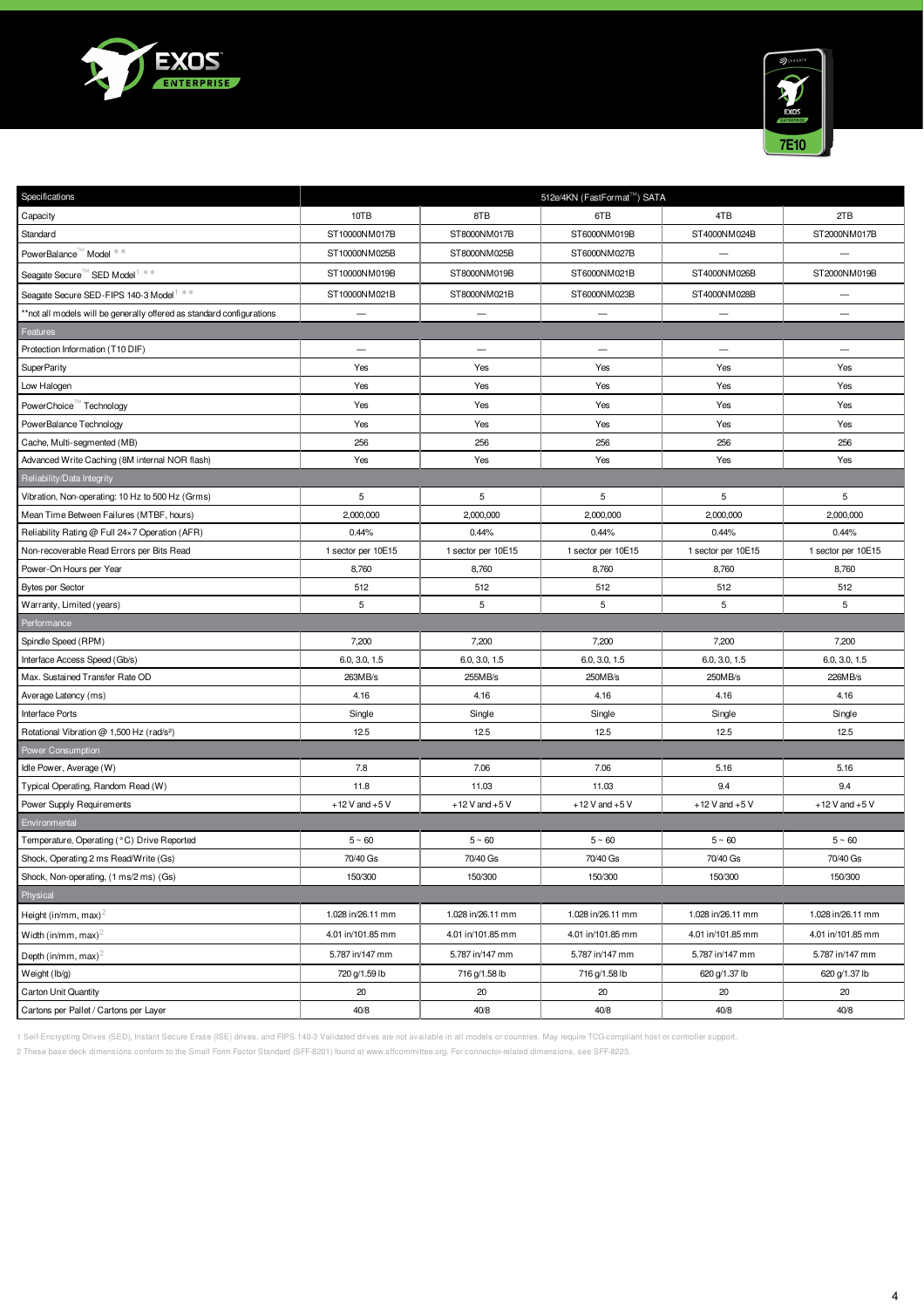



| Specifications                                                        | 512e/4KN (FastFormat) SAS |                          |                    |                    |                    |
|-----------------------------------------------------------------------|---------------------------|--------------------------|--------------------|--------------------|--------------------|
| Capacity                                                              | 10TB                      | 8TB                      | 6TB                | 4TB                | 2TB                |
| Standard                                                              | ST10000NM018B             | ST8000NM018B             | ST6000NM020B       | ST4000NM025B       | ST2000NM018B       |
| PowerBalance <sup>™</sup> Model **                                    |                           |                          |                    |                    |                    |
| Seagate Secure SED Model <sup>1 **</sup>                              | ST10000NM020B             | ST8000NM020B             | ST6000NM022B       | ST4000NM027B       | ST2000NM020B       |
| Seagate Secure SED-FIPS 140-3 Model <sup>1 **</sup>                   | ST10000NM022B             | ST8000NM022B             | ST6000NM024B       | ST4000NM029B       | $\qquad \qquad -$  |
| **not all models will be generally offered as standard configurations | $\qquad \qquad -$         | $\overline{\phantom{m}}$ |                    |                    |                    |
| Features                                                              |                           |                          |                    |                    |                    |
| Protection Information (T10 DIF)                                      | Yes                       | Yes                      | Yes                | Yes                | Yes                |
| SuperParity                                                           | Yes                       | Yes                      | Yes                | Yes                | Yes                |
| Low Halogen                                                           | Yes                       | Yes                      | Yes                | Yes                | Yes                |
| PowerChoice Technology                                                | Yes                       | Yes                      | Yes                | Yes                | Yes                |
| PowerBalance Technology                                               | Yes                       | Yes                      | Yes                | Yes                | Yes                |
| Cache, Multi-segmented (MB)                                           | 256                       | 256                      | 256                | 256                | 256                |
| Advanced Write Caching (8M internal NOR flash)                        | Yes                       | Yes                      | Yes                | Yes                | Yes                |
| Reliability/Data Integrity                                            |                           |                          |                    |                    |                    |
| Vibration, Non-operating: 10 Hz to 500 Hz (Grms)                      | 5                         | 5                        | 5                  | 5                  | 5                  |
| Mean Time Between Failures (MTBF, hours)                              | 2,000,000                 | 2,000,000                | 2,000,000          | 2,000,000          | 2,000,000          |
| Reliability Rating @ Full 24×7 Operation (AFR)                        | 0.44%                     | 0.44%                    | 0.44%              | 0.44%              | 0.44%              |
| Non-recoverable Read Errors per Bits Read                             | 1 sector per 10E15        | 1 sector per 10E15       | 1 sector per 10E15 | 1 sector per 10E15 | 1 sector per 10E15 |
| Power-On Hours per Year                                               | 8,760                     | 8,760                    | 8,760              | 8,760              | 8,760              |
| <b>Bytes per Sector</b>                                               | 512, 520, 528             | 512, 520, 528            | 512, 520, 528      | 512, 520, 528      | 512, 520, 528      |
| Warranty, Limited (years)                                             | 5                         | 5                        | 5                  | 5                  | 5                  |
|                                                                       |                           |                          |                    |                    |                    |
| Performance                                                           |                           |                          |                    |                    |                    |
| Spindle Speed (RPM)                                                   | 7,200                     | 7,200                    | 7,200              | 7,200              | 7,200              |
| Interface Access Speed (Gb/s)                                         | 12.0, 6.0, 3.0            | 12.0, 6.0, 3.0           | 12.0, 6.0, 3.0     | 12.0, 6.0, 3.0     | 12.0, 6.0, 3.0     |
| Max. Sustained Transfer Rate OD                                       | 263MB/s                   | 255MB/s                  | 250MB/s            | 250MB/s            | 226MB/s            |
| Average Latency (ms)                                                  | 4.16                      | 4.16                     | 4.16               | 4.16               | 4.16               |
| Interface Ports                                                       | Dual                      | Dual                     | Dual               | Dual               | Dual               |
| Rotational Vibration @ 1,500 Hz (rad/s <sup>2</sup> )                 | 12.5                      | 12.5                     | 12.5               | 12.5               | 12.5               |
| Power Consumption                                                     |                           |                          |                    |                    |                    |
| Idle Power, Average (W)                                               | 8.14                      | 7.24                     | 6.59               | 5.9                | 5.9                |
| Typical Operating, Random Read (W)                                    | 12.26                     | 11.34                    | 10.8               | 10.3               | 10.3               |
| Power Supply Requirements                                             | $+12$ V and $+5$ V        | $+12$ V and $+5$ V       | $+12$ V and $+5$ V | $+12$ V and $+5$ V | $+12$ V and $+5$ V |
| Environmental                                                         |                           |                          |                    |                    |                    |
| Temperature, Operating (°C) Drive Reported                            | $5~\sim~60$               | $5~\sim~60$              | $5~\sim~60$        | $5~\sim~60$        | $5~\sim~60$        |
| Shock, Operating 2 ms Read/Write (Gs)                                 | 70/40 Gs                  | 70/40 Gs                 | 70/40 Gs           | 70/40 Gs           | 70/40 Gs           |
| Shock, Non-operating, (1 ms/2 ms) (Gs)                                | 150/300                   | 150/300                  | 150/300            | 150/300            | 150/300            |
| Physical                                                              |                           |                          |                    |                    |                    |
| Height (in/mm, max) <sup>2</sup>                                      | 1.028 in/26.11 mm         | 1.028 in/26.11 mm        | 1.028 in/26.11 mm  | 1.028 in/26.11 mm  | 1.028 in/26.11 mm  |
| Width (in/mm, max) <sup>2</sup>                                       | 4.01 in/101.85 mm         | 4.01 in/101.85 mm        | 4.01 in/101.85 mm  | 4.01 in/101.85 mm  | 4.01 in/101.85 mm  |
| Depth (in/mm, max) <sup>2</sup>                                       | 5.787 in/147 mm           | 5.787 in/147 mm          | 5.787 in/147 mm    | 5.787 in/147 mm    | 5.787 in/147 mm    |
| Weight (lb/g)                                                         | 720 g/1.59 lb             | 716 g/1.58 lb            | 650 g/1.43 lb      | 620 g/1.37 lb      | 620 g/1.37 lb      |
| Carton Unit Quantity                                                  | 20                        | 20                       | 20                 | 20                 | 20                 |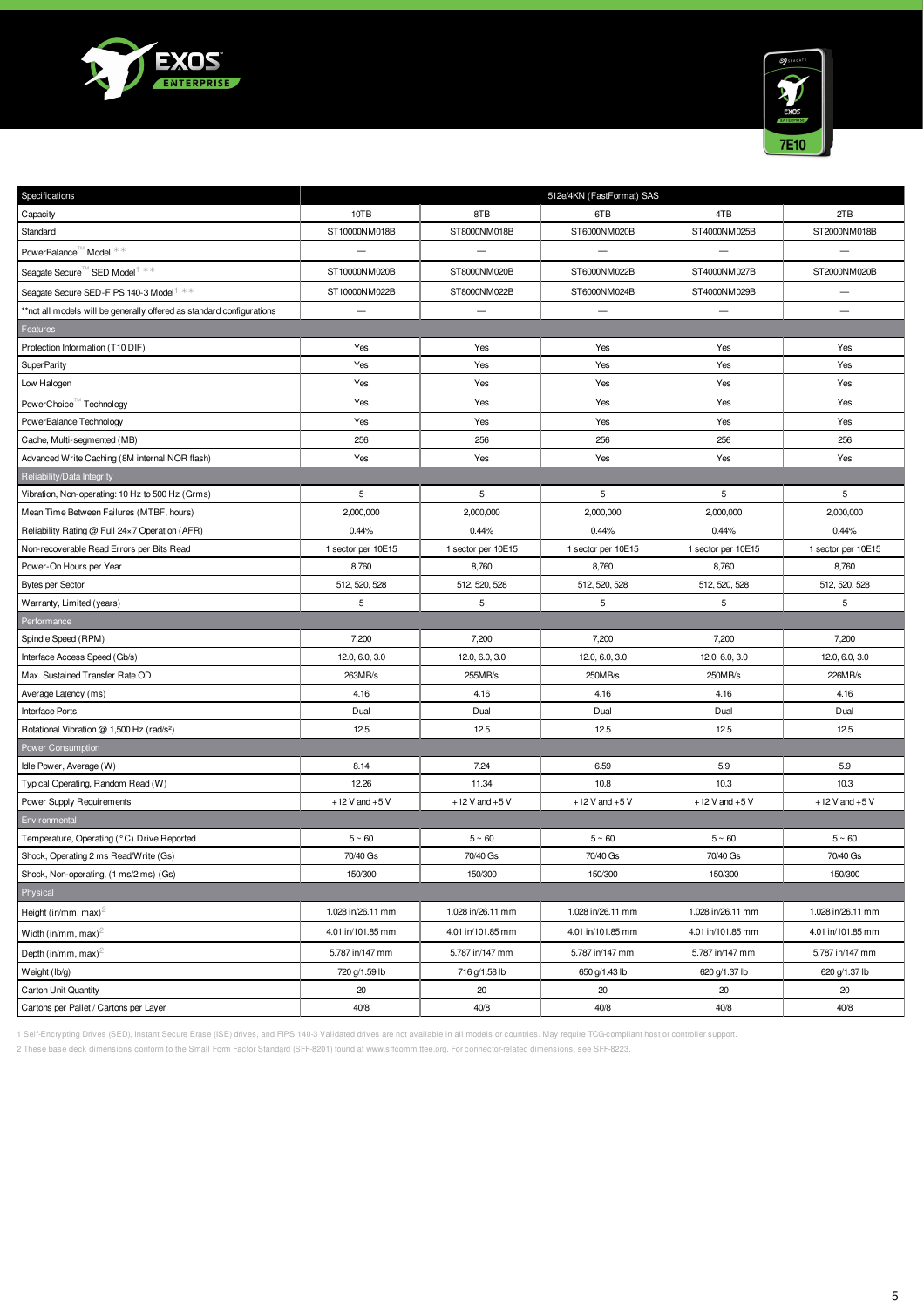



| Specifications                                                        |                          |                    | 4Kn SATA                 |                          |                          |
|-----------------------------------------------------------------------|--------------------------|--------------------|--------------------------|--------------------------|--------------------------|
| Capacity                                                              | 10TB                     | 8TB                | 6TB                      | 4TB                      | 2TB                      |
| Standard                                                              | ST10000NM002B            | ST8000NM002B       | ST6000NM004B             | ST4000NM004B             | ST2000NM004B             |
| PowerBalance <sup>™</sup> Model **                                    |                          |                    |                          |                          |                          |
| Seagate Secure SED Model <sup>1 **</sup>                              | ST10000NM006B            | ST8000NM006B       | ST6000NM008B             | ST4000NM010B             | ST2000NM010B             |
| Seagate Secure SED-FIPS 140-3 Model <sup>1 **</sup>                   | $\overline{\phantom{0}}$ | $\qquad \qquad -$  |                          | $\overline{\phantom{0}}$ |                          |
| **not all models will be generally offered as standard configurations | $\overline{\phantom{0}}$ |                    | $\overline{\phantom{a}}$ | $\overline{\phantom{0}}$ |                          |
| Features                                                              |                          |                    |                          |                          |                          |
| Protection Information (T10 DIF)                                      | $\overline{\phantom{0}}$ | $\qquad \qquad -$  | $\overline{\phantom{m}}$ | $\qquad \qquad -$        | $\overline{\phantom{m}}$ |
| SuperParity                                                           | Yes                      | Yes                | Yes                      | Yes                      | Yes                      |
| Low Halogen                                                           | Yes                      | Yes                | Yes                      | Yes                      | Yes                      |
| PowerChoice Technology                                                | Yes                      | Yes                | Yes                      | Yes                      | Yes                      |
| PowerBalance Technology                                               | Yes                      | Yes                | Yes                      | Yes                      | Yes                      |
| Cache, Multi-segmented (MB)                                           | 256                      | 256                | 256                      | 256                      | 256                      |
| Advanced Write Caching (8M internal NOR flash)                        | Yes                      | Yes                | Yes                      | Yes                      | Yes                      |
| Reliability/Data Integrity                                            |                          |                    |                          |                          |                          |
| Vibration, Non-operating: 10 Hz to 500 Hz (Grms)                      | 5                        | $\,$ 5 $\,$        | 5                        | 5                        | 5                        |
| Mean Time Between Failures (MTBF, hours)                              | 2,000,000                | 2,000,000          | 2,000,000                | 2,000,000                | 2,000,000                |
| Reliability Rating @ Full 24×7 Operation (AFR)                        | 0.44%                    | 0.44%              | 0.44%                    | 0.44%                    | 0.44%                    |
| Non-recoverable Read Errors per Bits Read                             | 1 sector per 10E15       | 1 sector per 10E15 | 1 sector per 10E15       | 1 sector per 10E15       | 1 sector per 10E15       |
| Power-On Hours per Year                                               | 8,760                    | 8,760              | 8,760                    | 8,760                    | 8,760                    |
| <b>Bytes per Sector</b>                                               | 4,096                    | 4,096              | 4,096                    | 4,096                    | 4,096                    |
| Warranty, Limited (years)                                             | 5                        | 5                  | 5                        | 5                        | 5                        |
| Performance                                                           |                          |                    |                          |                          |                          |
| Spindle Speed (RPM)                                                   | 7,200                    | 7,200              | 7,200                    | 7,200                    | 7,200                    |
| Interface Access Speed (Gb/s)                                         | 6.0, 3.0, 1.5            | 6.0, 3.0, 1.5      | 6.0, 3.0, 1.5            | 6.0, 3.0, 1.5            | 6.0, 3.0, 1.5            |
| Max. Sustained Transfer Rate OD                                       | 263MB/s                  | 255MB/s            | 250MB/s                  | 250MB/s                  | 226MB/s                  |
| Average Latency (ms)                                                  | 4.16                     | 4.16               | 4.16                     | 4.16                     | 4.16                     |
| Interface Ports                                                       | Single                   | Single             | Single                   | Single                   | Single                   |
| Rotational Vibration @ 1,500 Hz (rad/s <sup>2</sup> )                 | 12.5                     | 12.5               | 12.5                     | 12.5                     | 12.5                     |
| Power Consumption                                                     |                          |                    |                          |                          |                          |
| Idle Power, Average (W)                                               | 7.8                      | 7.06               | 6.04                     | 5.16                     | 5.16                     |
| Typical Operating, Random Read (W)                                    | 11.8                     | 11.03              | 10.32                    | 9.4                      | 9.4                      |
| Power Supply Requirements                                             | $+12$ V and $+5$ V       | $+12$ V and $+5$ V | $+12$ V and $+5$ V       | $+12V$ and $+5V$         | $+12$ V and $+5$ V       |
| Environmental                                                         |                          |                    |                          |                          |                          |
| Temperature, Operating (°C) Drive Reported                            | $5 \sim 60$              | $5 \sim 60$        | $5~\sim~60$              | $5 \sim 60$              | $5~\textdegree~60$       |
| Shock, Operating 2 ms Read/Write (Gs)                                 | 70/40 Gs                 | 70/40 Gs           | 70/40 Gs                 | 70/40 Gs                 | 70/40 Gs                 |
| Shock, Non-operating, (1 ms/2 ms) (Gs)                                | 150/300                  | 150/300            | 150/300                  | 150/300                  | 150/300                  |
| Physical                                                              |                          |                    |                          |                          |                          |
| Height (in/mm, max) <sup>2</sup>                                      | 1.028 in/26.11 mm        | 1.028 in/26.11 mm  | 1.028 in/26.11 mm        | 1.028 in/26.11 mm        | 1.028 in/26.11 mm        |
| Width (in/mm, max) <sup>2</sup>                                       | 4.01 in/101.85 mm        | 4.01 in/101.85 mm  | 4.01 in/101.85 mm        | 4.01 in/101.85 mm        | 4.01 in/101.85 mm        |
| Depth (in/mm, max) <sup>2</sup>                                       |                          |                    |                          |                          |                          |
|                                                                       | 5.787 in/147 mm          | 5.787 in/147 mm    | 5.787 in/147 mm          | 5.787 in/147 mm          | 5.787 in/147 mm          |
| Weight (lb/g)                                                         | 720 g/1.59 lb            | 716 g/1.58 lb      | 650 g/1.43 lb            | 620 g/1.37 lb            | 620 g/1.37 lb            |
| <b>Carton Unit Quantity</b>                                           | 20                       | 20                 | 20                       | 20                       | 20                       |